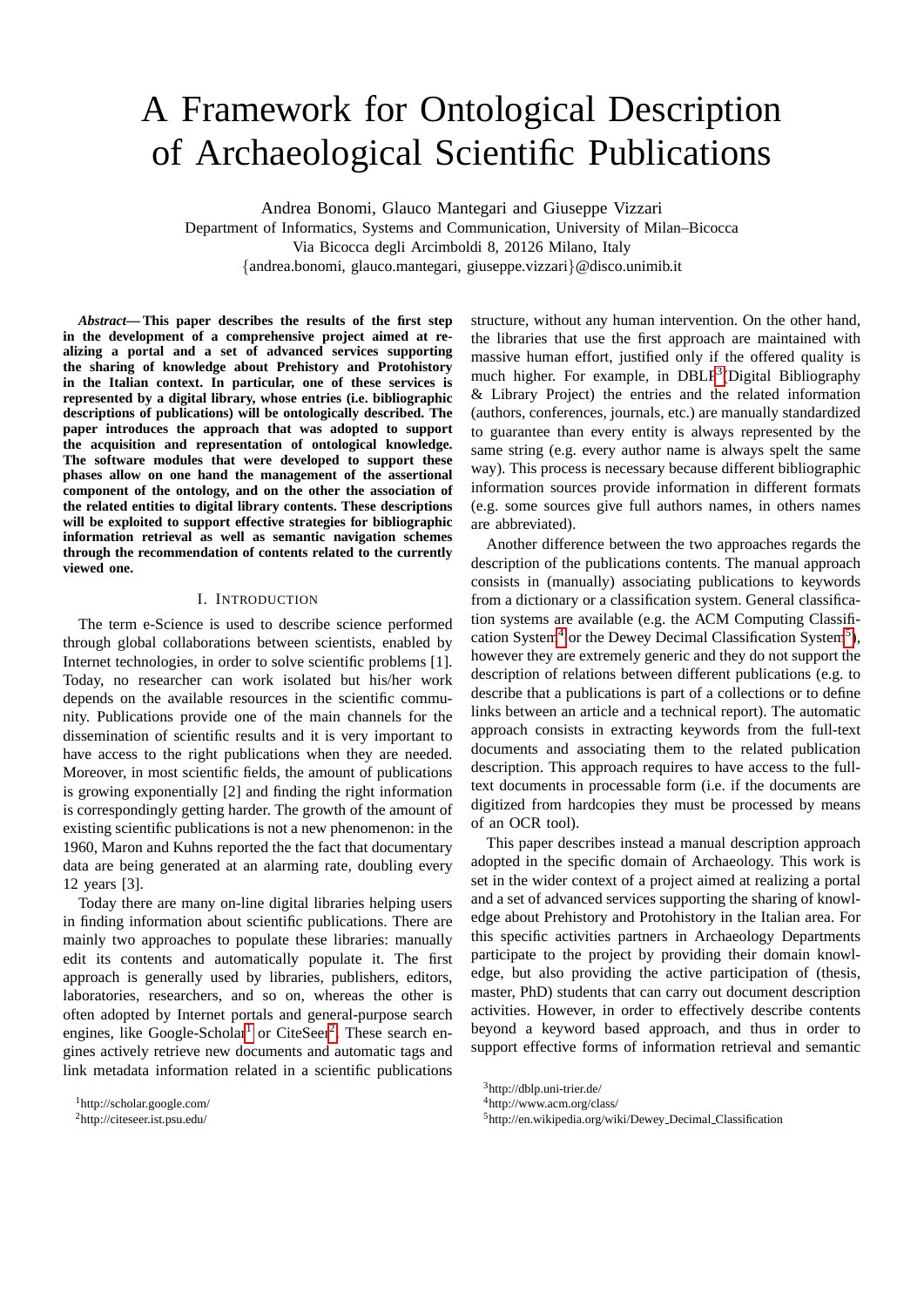

Fig. 1. A screenshot of the ArcheoServer Home Page

navigation, human annotators must have available a domain ontology whose elements can be selected as relevant indicators of the topics treated in the described publication. The paper introduces the ontological description approach, as well as the software modules developed to support the definition of the archaeological domain ontology and the e-library document annotation.

The remainder of this paper is organized as follows. Section [II](#page-1-0) provides a description of the application scenario which is followed by a discussion of related works. In Section [IV](#page-3-0) we discuss the chosen content description approach and in Section [V](#page-5-0) we describe the overall system architecture. We will end with an outlook about possible future extension.

# II. APPLICATION SCENARIO

<span id="page-1-0"></span>In the course of 2005, the chair of Prehistory and Protohistory of the University of Milan, in collaboration with the Department of Informatics, Systems and Communication of the University of Milan-Bicocca and the Department of Archaeology of the University of Bologna, have started a longterm project for the creation of a set of Web-oriented services aimed at supporting the sharing of knowledge on prehistory and protohistory in Italy.

The main objective of the project has been the creation of a Web portal, named ArcheoServer<sup>[6](#page-1-1)</sup>, which will provide a collaborative platform for the exchange of scientific information among the communities of Italian archaeology researchers. A first type of information regards the preliminary results of the research in progress (e.g. that relating to the archaeological excavations conducted during the year), which are rarely communicated to the scientific community before being revised and included in larger studies. Moreover, the portal will provide an easy access to more articulated and analytical contributions on specific topics (e.g. those discussed in a PhD thesis or in a article in a scientific journal), by means of the electronic publishing of traditional papers.

A particularly relevant section of the portal is devoted to a *e-Library* which was devised to supply an effective mechanism

<span id="page-1-1"></span><sup>6</sup>http://www.archeoserver.it/

for the retrieval of digital resources related to prehistory and protohistory, and in general to the archaeological research methodologies. In fact, even if there are a growing number of initiatives providing for the electronic publishing of scientific papers - as, for example, the digital archives of the Italian Institute for Prehistory and Protohistory<sup>[7](#page-1-2)</sup> or the BibAr<sup>[8](#page-1-3)</sup> project hosted at the University of Siena - their indexing by traditional search engines is often unsatisfactory.

The main requirement of the portal is to give the community itself the possibility of autonomously managing the contents by means of simple editing tools. At this regard, we must keep in mind that, in most cases, archaeologists have just lowlevel technical competence and the development of a complex editing system may result in the failure of the project.

In our scenario there are two principal classes of editors. The first one is represented by the students of Archaeology of the Universities involved in the project, who are responsible of the content creation; the second one is represented by Archaeology professors or researchers that, beyond creating contents, supervise the work of students.

However, our intent is also to create a platform for the experimentation of computer science research, focusing on those aspects that can lead to a real innovation, such as the semantic description and retrieval of the contents. In fact, scientific publications in archaeology reflect its strong interdisciplinar nature in terms of contents richness and articulation. For this reason it may be interesting to describe, by means of a specific ontology, all the publications that will be archived in the e-Library section in order to provide advanced instruments for a more effective retrieval of the specific information a user is interested to. Moreover the system may even suggest relevant contents which are semantically related to the ones the user is actually viewing on the screen.

Therefore, the e-Library must allow content editors to describe semantically all the publications in a collaborative and simple way, by adopting a simple web-based user interface. In particular this description will be performed manually by the students, while archaeology professors and researchers will supervise the work and will progressively refine/maintain the domain ontology.

Since ontologies are complex to build and understand, the ontology terminological component (roughly speaking, the structure of the ontology) has to be designed by archaeology professors and researchers with the aid of knowledge engineers. In our scenario, since after the initial design of the ontology a structural modification occurs rarely, an ontology editing tool, external to the e-Library Web-based system, can be used for this activity. The e-Library has only to support the maintenance on the domain ontology assertion component (the instances of the concepts defined in the terminological component). Figure [2](#page-2-0) shown a scenario that conveys how different users groups should interact with the application main components.

<span id="page-1-2"></span><sup>7</sup>http://www.iipp.it/

<span id="page-1-3"></span><sup>8</sup>http://www.bibar.unisi.it/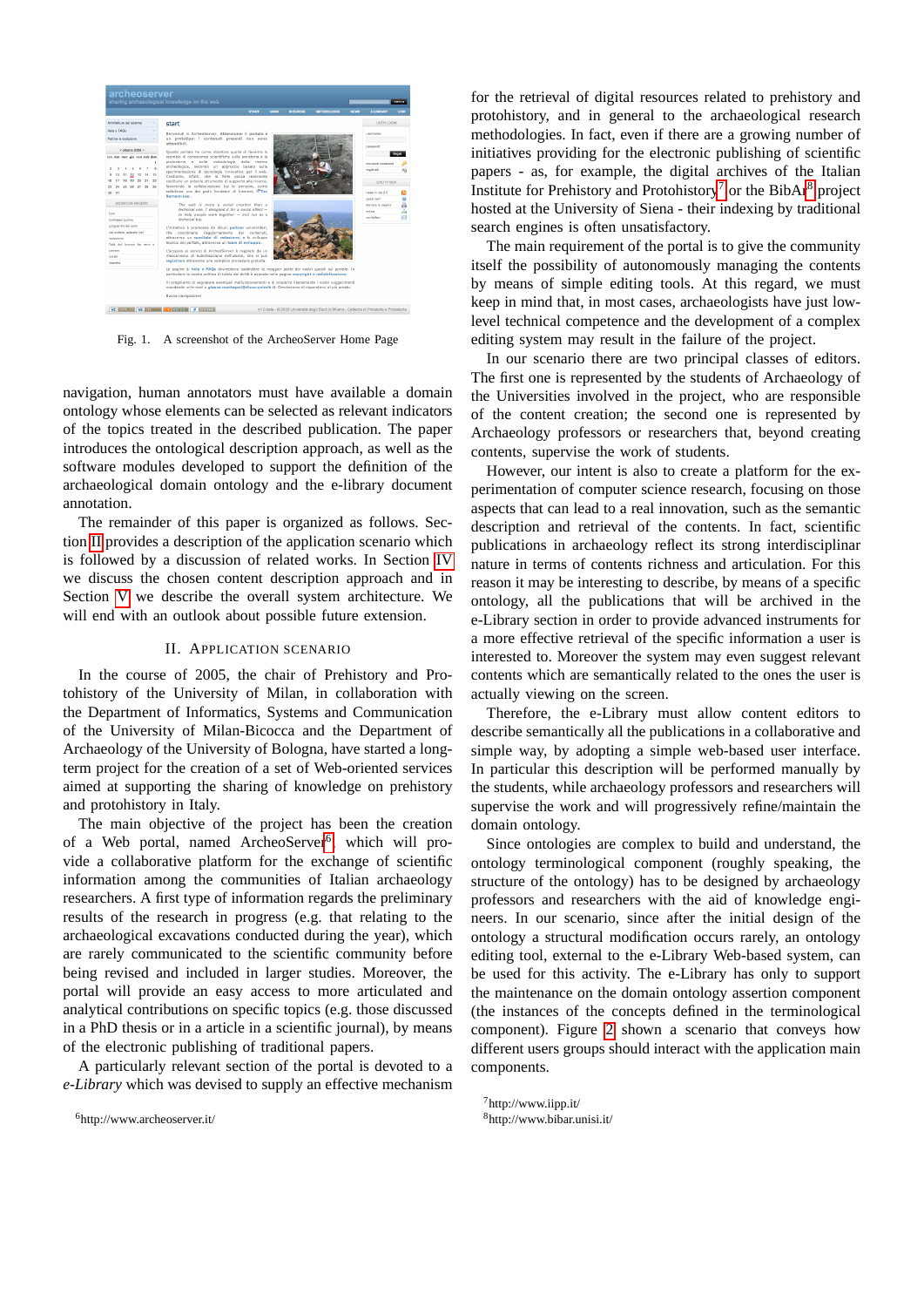

<span id="page-2-0"></span>Fig. 2. Use case displaying users groups and their actions over the system

A non-functional requirement for the e-Library is the adop-tion of OWL<sup>[9](#page-2-1)</sup> (Web Ontology Language) as ontology language to describe the publications contents. OWL was adopted because it allows representing and exporting ontological knowledge in an interoperable way.

It must be noted that this paper reports the first results of the project, but we also aim at adopting this approach to the ontological description of other contents of the portal, from images depicting findings and sites, to specific elements of interest in the webGIS (e.g. sites, settlements). The description of these aspects of the project, however, are out of the scope of this paper.

## III. ANALYSIS OF THE RELATED SYSTEMS

Before choosing how to develop the e-Library, different available bibliography information system, semantic annotation frameworks, OWL editors and viewers have been analyzed. A summary of the analysis of such systems will be given in this section.

The e-Library is mainly inspired by  $DBLP<sup>10</sup>(Digital Bib DBLP<sup>10</sup>(Digital Bib DBLP<sup>10</sup>(Digital Bib$ liography & Library Project). DBLP is a Computer Science Bibliography developed by the University of Trier that allows searching a huge collection of bibliographic information (in October 2006, more than 800.000 publications) with a easy-touse Web interface. The Web interface also allows browsing the bibliography by following links of author, citations, journals and conferences. DBLP collects bibliographics information provided by publishers, editors and so on. A detailed description of DBLP, its architecture, evolution and perspectives can be found in [4]. Since DBLP was started as a prototype Web application in 1993, several years before the birth of the Semantic Web initiative, it does not provide any form of semantic description of the publications.

 $CiteSeer<sup>11</sup>$  $CiteSeer<sup>11</sup>$  $CiteSeer<sup>11</sup>$  in another example of a Web-based scientific literature digital library which was developed by the NEC Research Institute. The aim of the project is not only to create a digital library but to provide algorithms, metadata, services, techniques, and software that can be used in other libraries. CiteSeer offers to the users features similar to DBLP but uses a different approach to populate the library: CiteSeer actively retrieves new documents and automatic tags and links metadata information inherent in an academic documents syntactic structure [5]. In our opinion, CiteSeer offers many interesting features, but since it is not an open source product, we cannot use it for our e-Library framework.

Another application for assisting users in managing, search-ing, and sharing bibliographic information is Bibster<sup>[12](#page-2-4)</sup> [6]. It allows searching bibliographic information on a distributed peer-to-peer network using Semantic Web technologies and provides an easy way to share data with other users. Bibliographic data are represented following the SWRC (Semantic Web Research Community) Ontology [7]. This ontology defines a shared and common domain theory that represents a research community, its researchers, topics, publications, tools, and relations between them. However, Bibster does not match our requirements since the project requires a web-based e-Library application.

Out of the bibliographic domain, there are many ontologybased Web search applications which we have analyzed. OntoWeb [8] is a semantic portal through which knowledge can be gathered, stored and accessed by members of a certain community. Knowledge retrieval and extraction is based on the documents ontological annotation. In the portal, the hierarchical organization of the different concepts of the ontology is graphically represented as a dynamic tree, from which the users can view instances of a class by expanding the tree nodes and selecting the element of interest. OntoWeb graphically displays only the relations of the classes but not the relations between individuals. In our opinion, this kind of visualization is not suitable for our requirements, because the relation between specific e-Library contents (i.e. individuals) are extremely relevant.

Sesame<sup>[13](#page-2-5)</sup> [9] is an open source framework with support for inferencing and querying on RDF and RDF Schema. Despite it is mainly a library for building applications that need to work with RDF, Sesame comes with an interface to allow access to semantic repositories through a Web browser. The interface supports both semantic query and navigation of the ontology via hyperlinks. However this interface is not intended to support end-users with little or no knowledge about ontology languages and thus it offers only a basic support for our requirements. From the developer point of view, the API provided by Sesame are comparable to the Jena API. In an evaluation of different knowledge base presented in [10], Sesame seems to be faster than Jena. However we choose

<span id="page-2-1"></span><sup>9</sup>http://www.w3.org/TR/owl-features/

<span id="page-2-2"></span><sup>10</sup>http://dblp.uni-trier.de/

<span id="page-2-3"></span><sup>11</sup>http://citeseer.ist.psu.edu/

<span id="page-2-4"></span><sup>12</sup>http://bibster.semanticweb.org/

<span id="page-2-5"></span><sup>13</sup>http://www.openrdf.org/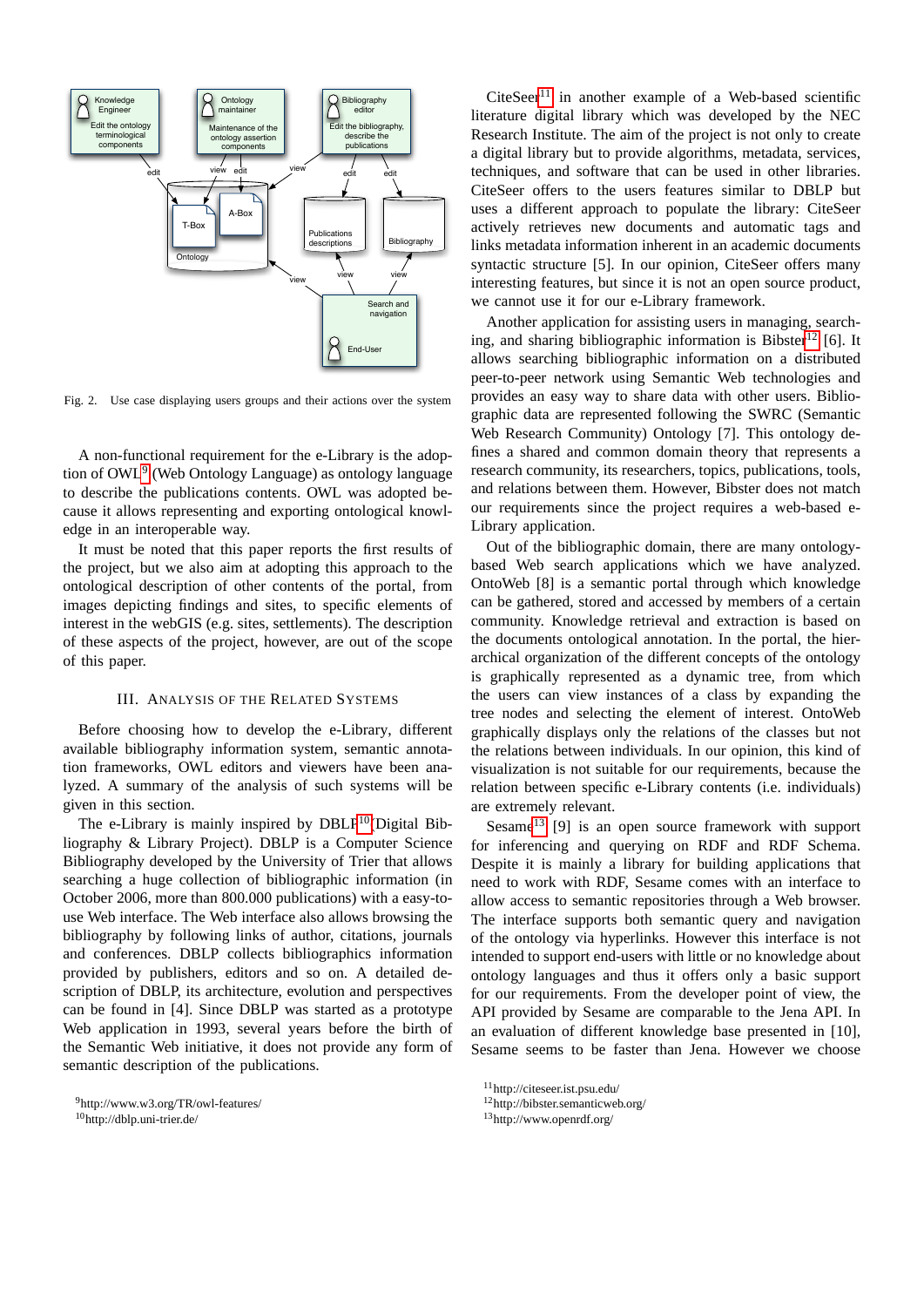

<span id="page-3-2"></span>Fig. 3. A screenshot of the A-Box Editor

Jena for developing out framework because Sesame lacks a complete support of OWL.

In order to develop the e-Library user interface, many ontology editors and visualization tools have been investigated. In our opinion, these applications are critical because the diffusion of Semantic Web technology depends on the availability of convenient and flexible tools for editing and browsing ontologies.

The more popular ontology editor is Protégé<sup>[14](#page-3-1)</sup>. It is a free, open source ontology editor and knowledge-base framework. A detailed description of Protégé is out of the aim of this paper and can be found in  $[11]$ . In our opinion, Protégé is one of the best OWL editor, but its user interface is too complex for a user with no experience of OWL and lacks some useful functions like the inspection of the elements via hyperlinks and comfortable edit/visualization facilities for the A-Box [12].

An interesting Web-based OWL ontology exploration tool is OntoXpl, which is described in [12]. In particular, an interesting features of OntoXpl is the visualization facility for A-Box, that can be displayed as tree whose nodes are individuals and arc are properties. This kind of visualization is suitable for A-Boxes with many individuals. OntoXpl also supports the inspection of the ontology elements via hyperlinks. OntoXpl has inspired the design of the framework user interface, particularly the navigation tree and the A-Box Editor.

## IV. CONTENT DESCRIPTION APPROACH

<span id="page-3-0"></span>Following the previously introduced requirements, three e-Library user groups have been identified: ontology maintainers, content editors and end-users. End-users can have no knowledge about ontologies and related editors, and ontology maintainers are supposed to have a limited background of ontologies. Thus, one of the most important decisions in the design of the e-Library is how to display and edit the ontology terminological component (a set of classes and properties, in the following called T-Box) and assertion component (a set of T-Box-compliant individuals, in the following called A-Box) in a user-friendly way.

As mentioned in Section [II,](#page-1-0) in this framework, there is no specific tool to edit the T-Box. We adopted Protégé to edit the



<span id="page-3-4"></span>Fig. 4. Navigation tree and graphical representation of the correspondent ontology graph

ontology terminological component, save it as an OWL file, and than we import this file in the framework.

From the user's point of view, the developed framework is composed of different modules: A-Box Editor, Publication Description Interface and End-Users Interface. This last module is divided in three submodules: the Semantic Query Interface, the Semantic Navigation Interface and the A-Box Viewer. Not all the modules are fully implemented yet, in particular the Semantic Query and Semantic Navigation Interfaces are still under development. In the following paragraphs, more details about each module will be given.

#### *A. A-Box Editor*

The A-Box Editor is only available for ontology maintainers and enables them to edit the ontology A-Box.

As shown in Figure [3,](#page-3-2) the ontology navigation tree is placed on the left part of the interface and the individuals and properties editor on the right. The aim of the navigation tree is to explore the A-Box and select the individual to edit. The navigation tree is not a hierarchy of classes, but rather of individuals connected with *partOf* or *superType*[15](#page-3-3) properties. OWL does not contain specific primitives for *partOf* or *superType* properties but it supports suitable mechanisms to express the features we wanted to specify for these properties.

We defined both these properties as *transitive* (e.g. if *Varese Province* is part of *Lombardy*, and *Lombardy* is part of *North Italy*, then *Varese Province* is part of *North Italy*). For each property, we also defined a sub-property which is directed and non transitive (e.g. we defined the property *partOf directly* as a sub-property of which *partOf*). These properties link directly an individual with its "father" and will be used to build the navigation tree. For example, if we assert that *Varese Province* is directly part of *Lombardy*, a reasoner infers that *Varese Province* is part of *Lombardy* and *Varese Province* is part of *Italy*. A description of this approach to the representation of the *Part-Whole* relation is described in [13].

We decided that the displayed navigation tree should not exactly reflect the structure of the ontology A-Box but rather it should attempt to provide a clear and usable presentation of the ontology to the users. An example of navigation tree

<span id="page-3-1"></span><sup>14</sup>http://protege.stanford.edu/

<span id="page-3-3"></span><sup>15</sup>Our *superType* property is different from the OWL *subClassOf* : in fact the *subClassOf* is a relations between classes, the *superType* is between individuals.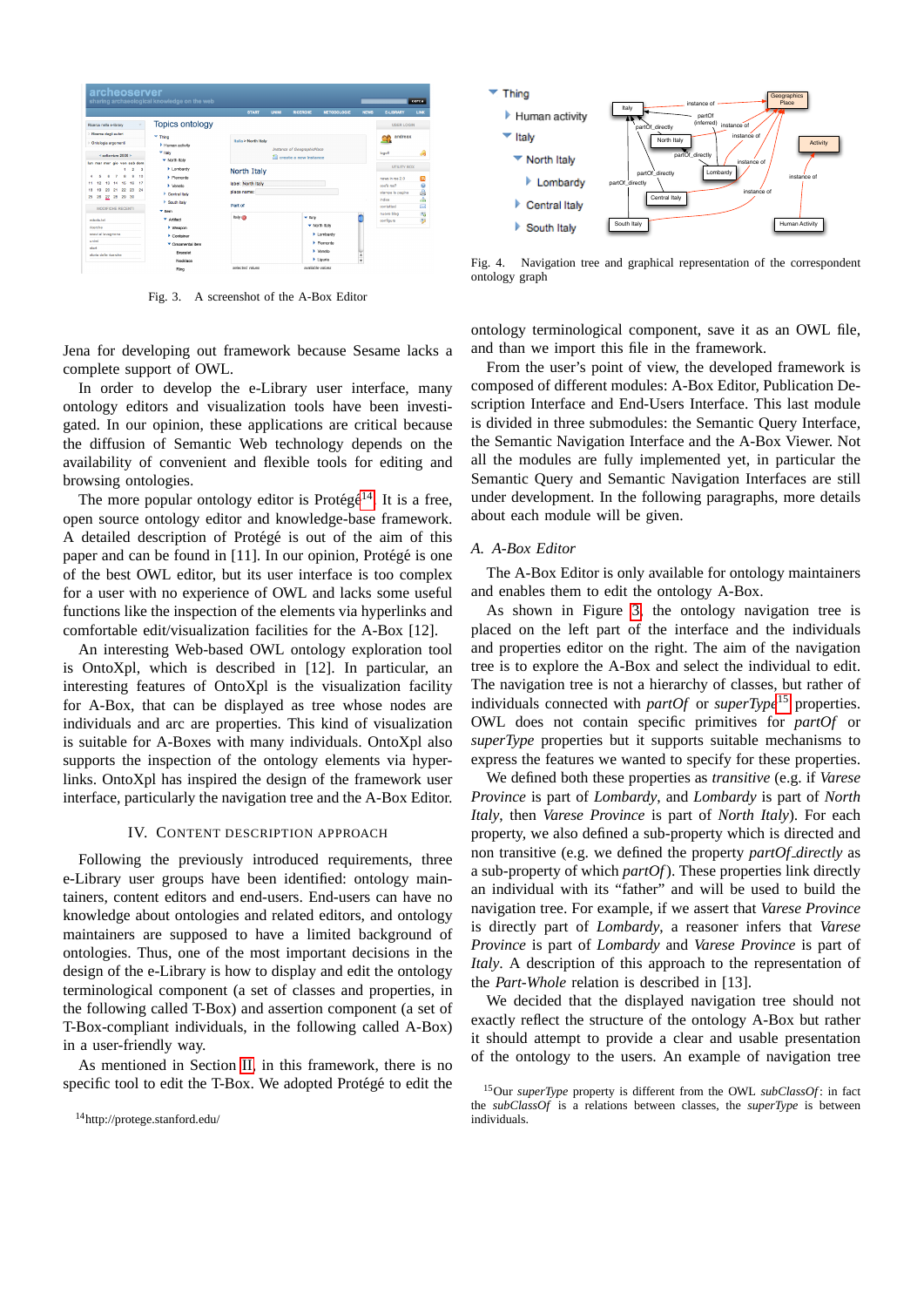is shown in Figure [4.](#page-3-4) The root of the navigation tree is the "fake" element *Thing*; it is not actually part of the ontology and it is only a placeholder. Under the tree root node, there are the top-level individuals (e.g. *Human activity* or *Italy*). These individuals are connected to the underlying individuals with *partOf* or *superType* properties (e.g. *North Italy* is part of *Italy* or *Farming* has super type *Human activity*).

The editor of individuals and properties is placed on the right part of the interface. Using this editor, an ontology maintainer can create new individuals related to an existent one by means of a *partOf* or *superType* property (as shown in Figure [5\)](#page-4-0), remove individuals, edit the label of an individual (the displayed name) and edit the related properties.

The properties of each classes are defined in the T-Box. Two types of properties are distinguished: *object property* is a binary relation between two individuals and *datatype property* is a binary relation between an individual and a literal (a primitive type, like string or number). Properties can also have cardinality and range restriction. For example, the class *TypologyOfArchaeologicalObject* has the property *buildOf*. This property has no cardinality restriction (so it can have zero, one ore more values) but *Material* is specified as range (co-domain). For instance, *Sword* is an instance of *TypologyOfArchaeologicalObject* and has the property *buildOf Metal*, where *Metal* is an instance of *Material*.

There are four properties editor defined in the framework:

- *single datatype* allows editing a single literal value, displayed as a single line input box;
- *multiple datatype* allows editing multiple literal value, adding and removing values;
- *single object* allows defining a relation with a single individual, presenting the user a tree for selecting the value; the individuals displayed in the tree are only those that are valid for the property range;
- *multiple object* allows defining relations with multiple individuals; It is similar to the single object editor but allows adding and removing individuals, rather than selecting only one.

## *B. Publication Description Interface*

The Publication Description Interface allows the content editors to associate a ontology-based description to the publications.

The publications descriptions are statements (i.e. subjectpredicate-object triples) that associate a topic defined in the



<span id="page-4-0"></span>

| <b>Geographics Place</b> | Geographics Place<br>Change property: | $\overline{ }$ |
|--------------------------|---------------------------------------|----------------|
| Italy $(x)$              | $\blacktriangleright$ Italy           |                |
| North Italy              | ▼ North Italy                         |                |
| Lombardy $(x)$           | Lombardy                              |                |
|                          | $\blacktriangleright$ Piemonte        |                |
|                          | $\blacktriangleright$ Veneto          |                |
|                          | $\blacktriangleright$ Liguria         | $\frac{4}{7}$  |
| selected values          | available values                      |                |

<span id="page-4-1"></span>Fig. 6. A screenshot of the Publication Description Interface

ontology to a publication. The statements predicate (also called property) defines the relation between the publication (subject) and the topic (object). Examples of properties are *hasTopicCulture* and *hasTopicHistoricalPeriod*. These properties are defined in the ontology T-Box and every property is a sub-property of the generic topic property *hasTopic* (e.g. *hasTopicCulture* is a sub-property of *hasTopic*). Range restriction is used to specify the valid values for the property (e.g. *hasTopicCulture* has *Culture* as range). The Publication Description Interface considers the range restriction allowing only to select the valid individuals as values of every properties. For example, the property *hasTopicGeographics* accepts only instances of *GeographicsPlace* as object, so, as shown in Figure [6,](#page-4-1) the interfaces only allows to select instances of this class.

# *C. End-User Interface*

**Paner description** 

End-User Interface is composed of three submodules: the A-Box Viewer, the Semantic Query Interface and the Semantic Navigation Interface. Not all the submodules are yet fully implemented.

The A-Box Viewer is directly derived from the A-Box Editor. Through this module users can view ontology individuals and their properties, browse properties via hyperlinks and access related publications thanks to their description. Browsing the ontology is essential for the user to explore the available information and it also helps non-expert users to refine their search requirements, should they start with no specific requirement in mind [14].

The Semantic Query Interface is in an early stage of development. Currently it only allows searching for papers characterized by a specific topic. The interface, as shown



<span id="page-4-2"></span>Fig. 7. A screenshot of the Semantic Query Interface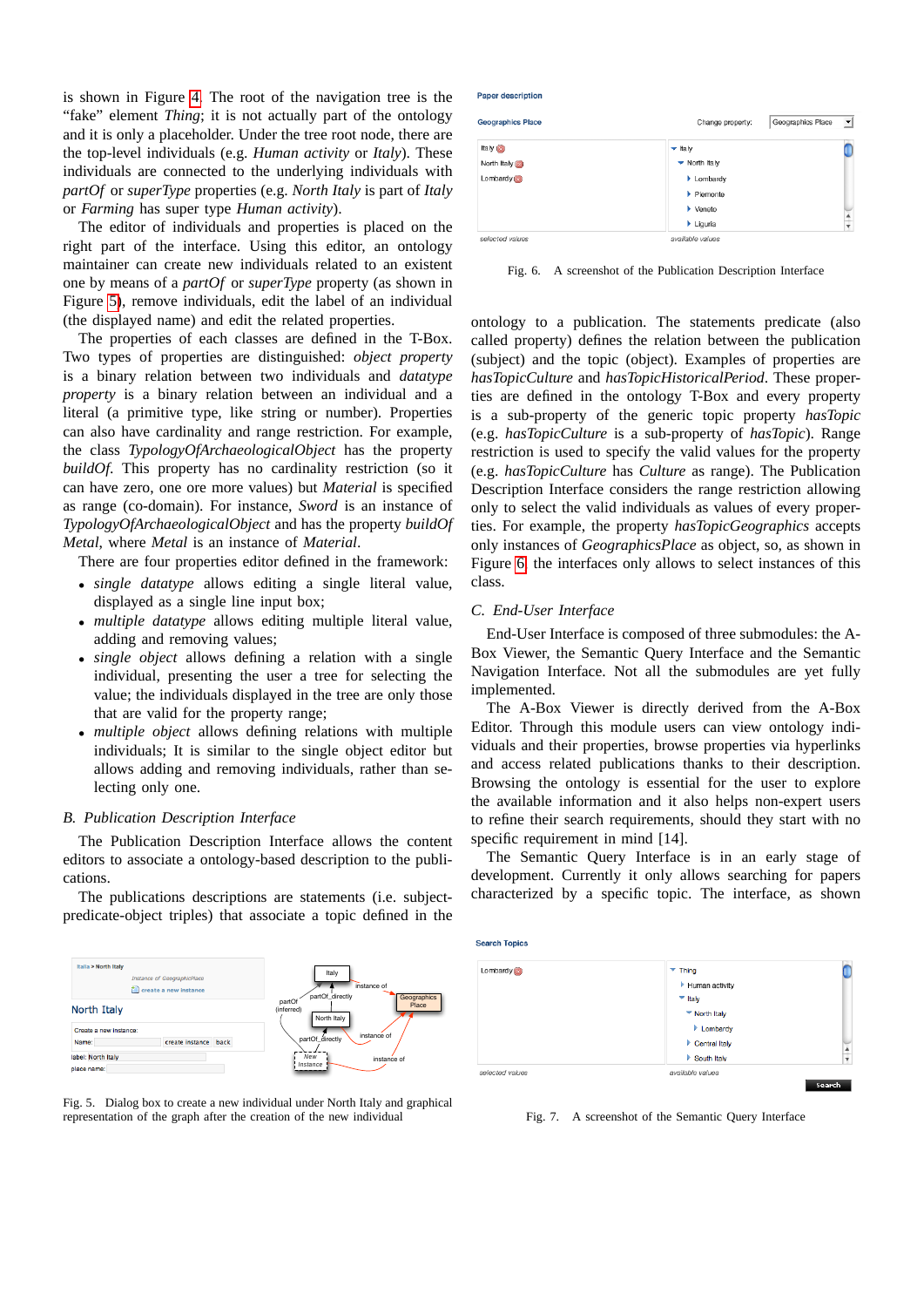

<span id="page-5-1"></span>Fig. 8. Overview of the framework three-tier architecture

in Figure [7,](#page-4-2) allows selecting the requested topic from the ontology individuals tree. The current implementation retrieves only the publications that satisfies all the specified criteria. A future extension may relax this constraint especially with reference to the number of retrieved publications (adapting the query to the results).

The Semantic Navigation Interface will support users in the e-Library navigation. This system will suggests to the users publications considering multiple strategies for making recommendations (e.g. similar treated topics, recently visited document, user interest, access frequency). This module is not currently implemented in the prototype system and will be object of future work.

## V. FRAMEWORK ARCHITECTURE

<span id="page-5-0"></span>In this section, we introduce a high level overview of the implemented prototype system. The framework was developed according to a three-tier architectural approach, as shown in Figure [8.](#page-5-1)

The presentation layer is a Web-based user-interfaces. The business logic layer consists of a platform that implements the e-Library main services accessible through a set of API independent from the underlaying storage systems. The aim of the persistence layer is to store the topics ontology, the publications descriptions and bibliographic data.

# *A. Business Logic Layer*

The business logic layer consists of a platform that implements the e-Library main services accessible through a set of API. The main purposes of these API are to support the manipulation and querying of the ontology and the publications descriptions without requiring a detailed understanding of the specific internal storage facility.

The business logic layer interacts with the underlaying layer through a set of adapters: this plug-in interface makes the application independent from the specific implementations. We defined a common API for the adapters: currently implementations of these API are the Jena Adapter and the DB Adapter. The first one is a wrapper for the semantic framework Jena, the other one for the relational database MySQL.



<span id="page-5-3"></span>Fig. 9. UML diagram of the Framework API

We use Hivemind<sup>[16](#page-5-2)</sup> to develop an open framework that can be easy integrated with new adapters. Hivemind is a framework that supports the configuration of different services, their lifecycle, and their combination. It is inspired by the Service-Oriented Architecture, an approach to the design of software architectures adopting loosely coupled services.

In the framework, the ontology language OWL is used to define a set of concepts and relation between them and to use these definitions to describe the contents of the e-Library publications. OWL defines an information model that can be represented as a directed graph, in which the nodes represent resources and the arcs the properties. The implemented API supports the manipulation and query of these graph in two different ways: *frame-centric* and *statement-centric*.

The *frame-centric* view is similar to the object-oriented paradigm. Every resource is viewed as and object and properties as attribute. This view is used for ontology navigation and resource manipulation. The *statement-centric* is a lower level view in which the graph is represented as a set of triples. Each triple contains three components: subject, predicate and object. This kind of representation is used to obtains query results.

The Figure [9](#page-5-3) shows an UML diagram of the framework API. All the information provided to the upper level are modeled using these interfaces. The interfaces *LiClass* and *LiProperty* correspond to OWL Class and Property, *LiResource* represents a generic RDF[17](#page-5-4)(Resource Description Framework) Resource, *LiInstance* a class instance (an individual), *LiLiteral* a literal and *LiTriple* a statement (an assertion), constituted by a subject, a predicate an a object. *LiAdapter* is the interface of each adapter (i.e. Jena Adapter and DB Adapter).

<span id="page-5-2"></span><sup>16</sup>http://jakarta.apache.org/hivemind/

<span id="page-5-4"></span><sup>17</sup>http://www.w3.org/RDF/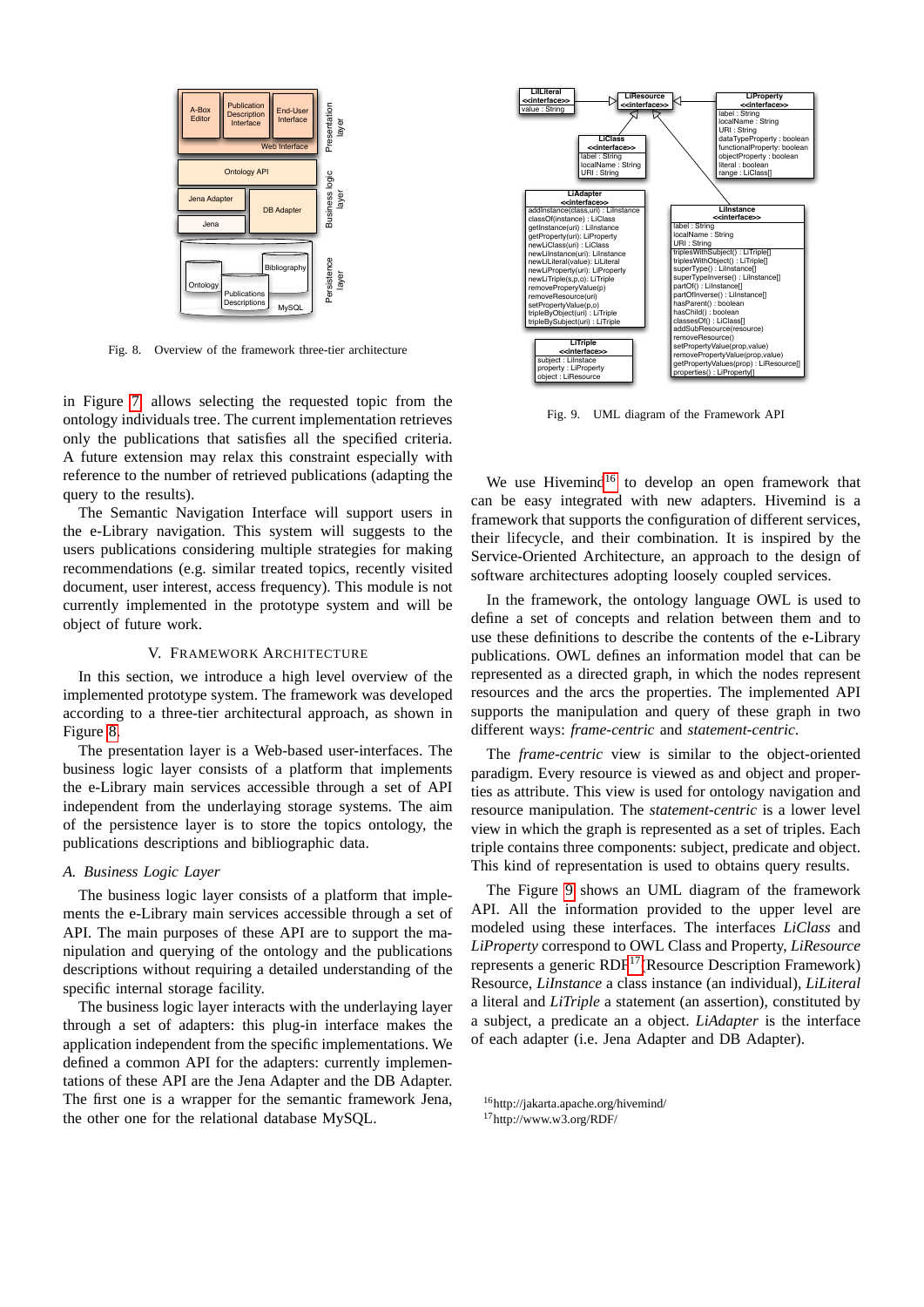



<span id="page-6-8"></span>Fig. 11. Interaction among the navigation tree and the server components.

<span id="page-6-5"></span>Fig. 10. ER diagram for bibliographics data and publications descriptions

#### *B. Jena*

Our choice for OWL ontology storage, manipulation and quering is Jena<sup>[18](#page-6-0)</sup>, an open-source Semantic Web Toolkit developed by HP Labs<sup>[19](#page-6-1)</sup>. Its aim is to support the development of applications that use the Semantic Web information models an languages [15]. We have adopted this framework since it matched our requirements and because is widely used within the Semantic Web research community and well documented. The core of the toolkit is the RDF API, which supports the manipulation and querying of RDF graphs (an OWL graph can be viewed as a specialization of a RDF graph, so the Jena API also supports OWL graphs). Jena supports several different storage technologies for ontology persistence. The simplest is to load axioms and individuals directly from an OWL file, but this approach requires the document to be parsed each time the framework starts up and to store after every modification. This can be a source of significant overhead. To avoid this problem, we have used the relational databases persistent storage strategy. This approach also enables faster retrieval and insertion of the ontology elements<sup>[20](#page-6-2)</sup>. To import the OWL ontology created with Protégé into the database, we have used the Jena OWL readers (Jena has readers and writers for different languages that can be used to represent RDF graphs and OWL).

# *C. Persistence Layer*

The topics ontology, the publications descriptions and bibliographics data are stored in on the relational DBMS  $MySQL^{21}$  $MySQL^{21}$  $MySQL^{21}$ .

Jena stores ontology in a statements table and other additional tables (e.g. for reification statements); these tables are not intended for direct access by other applications. Publications descriptions and bibliographics data are described in the ontology but they are stored separately for performance

<span id="page-6-3"></span><sup>21</sup>http://www.mysql.org/

issue. Generally speaking, bibliographics data and descriptions can grow very quickly<sup>[22](#page-6-4)</sup> and can have a memory occupation much more relevant than the ontology. If publications were annotated, the number of descriptions could be very high. A semantic framework like Jena, that uses a memory-based reasoner, is not suitable to manage this amount of data (a performance evaluation of several frameworks suitable for large OWL ontologies is presented in [10]).

The bibliographic data and the descriptions are stored in the database, whose schema is shown in Figure [10.](#page-6-5) The most notable element is the publication description table. This table holds information about publications descriptions as subject-predicate-object triples: the subject is a publication identifier, the predicate defines the type of the topic (e.g. *hasHistoricalPeriodTopic*, *hasCultureTopic*) and the object is the topic of the document. Examples of such triples are: *publication001 hasHistoricalPeriodTopic bronzeAge*, *publication001 hasCultureTopic Etruschi*. According to the defined domain ontology, every publication can have zero, one or more topics, also of the same topic type (e.g. the a publication can be related to both the historical periods Middle Bronze Age and Late Bronze Age).

#### *D. Presentation layer*

The main technology used to develop the user interface, de-scribed in Section [IV,](#page-3-0) is  $JSF^{23}(JavaServer$  $JSF^{23}(JavaServer$  $JSF^{23}(JavaServer$  Faces). We choose this technology mainly because JavaServer Faces define a clear separation between application and presentation logic and support the connection of the presentation layer to the application code. JSF defines a set of APIs for representing user interface components, managing their state, handling events, input validation, and defining page navigation.

Another adopted technology is AJAX; it is not a technology in itself, but a term that refers to the combined use of a group of technologies (JavaScript, DHTML (Dynamic HTML)<sup>[24](#page-6-7)</sup>, XML and the Remote Scripting) [16]. In particular, we use AJAX for the *dynamic tree component*, that is used as navigation tree, properties editor tree and semantic query topics

<span id="page-6-0"></span><sup>18</sup>http://jena.sourceforge.net/

<span id="page-6-2"></span><span id="page-6-1"></span><sup>19</sup>http://www.hpl.hp.com/

 $^{20}$ For more information, see: Jena Fastpath Query Processing http://jena.sourceforge.net/DB/fastpath.html

<span id="page-6-4"></span><sup>&</sup>lt;sup>22</sup>For example, DBLP(Digital Bibliography & Library Project), the Computer Science Bibliography of the University of Trier, indexes more than 800000 publications.

<span id="page-6-7"></span><span id="page-6-6"></span><sup>&</sup>lt;sup>3</sup>http://java.sun.com/javaee/javaserverfaces/

<sup>24</sup>http://www.w3.org/DOM/faq.html#DHTML–DOM, http://www.w3schools.com/dhtml/